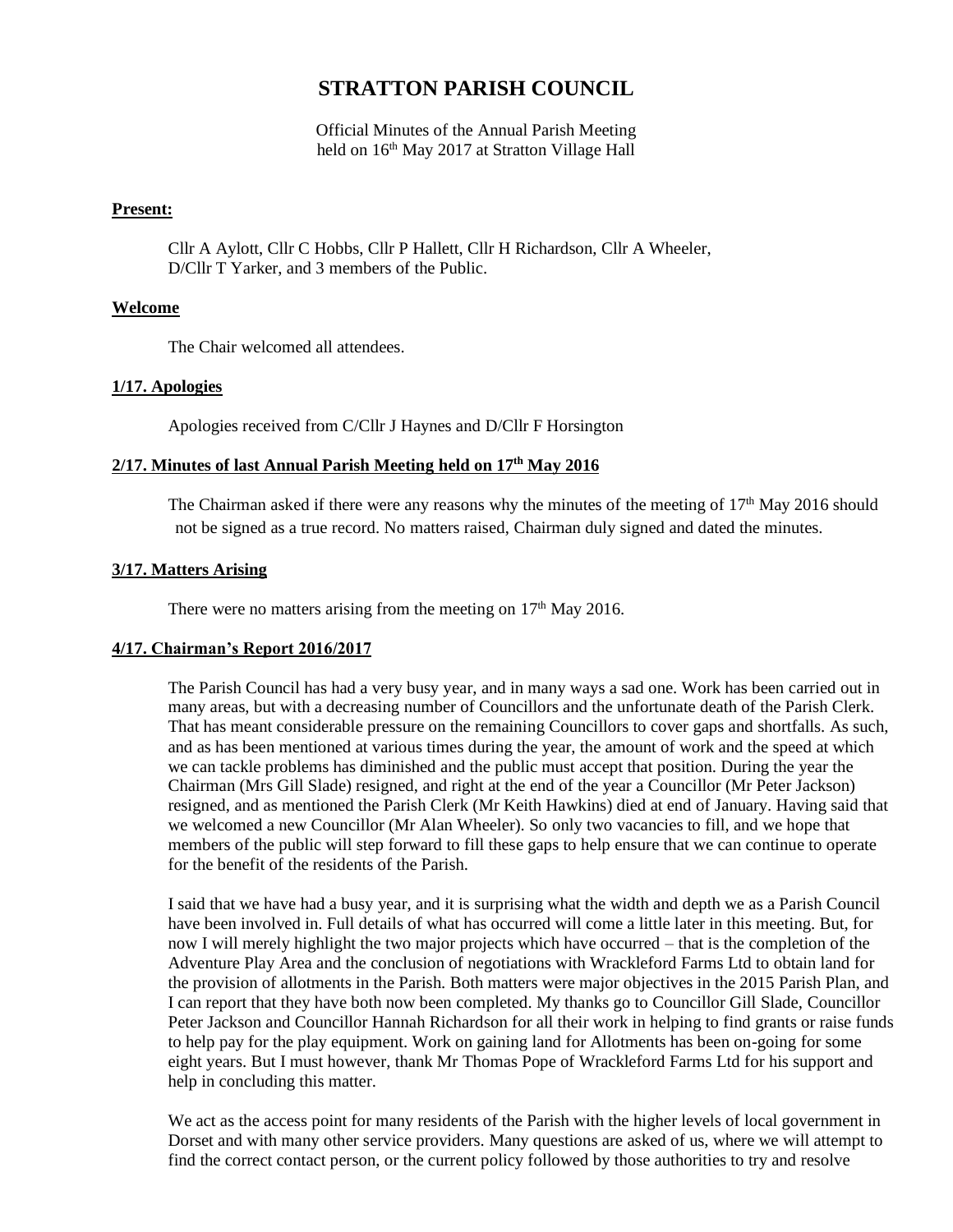problems. We cannot always get what we want, but by working positively, we do put over our views. That can be done by us alone, or working as a group of Parish Councils, or working through the DAPTC as a collective voice across the whole of Dorset. A lot of this work is carried out quietly and behind the scenes, but I can assure you it does take place and by remaining positive our comments are appreciated and successes have been achieved.

I refer to other levels of local government in Dorset, many of you will be fully aware of imminent changes to the West Dorset District Council and County Council. What will eventually arrive we do not fully know, but the clear message that has been coming our way for several years is that Parish Councils need to be prepared to do more, and take on more of the services which are likely to be curtailed or dropped by the larger authorities as not being affordable under their severe budget restrictions. That means future pressure on us as a small Rural Parish to do more for ourselves. Considerable work has already started on trying to put us in a more favourable position by holding meetings and talking to neighbouring Parishes to see where and in what way we can work together or share services, or act jointly on any specific problem. Further talks and meetings will occur with our neighbours as the position becomes clearer on what the higher-level authorities will do or not do.

Work on creating our own Web site was concluded during the year, with the inclusion of financial pages as required by the Transparency Regulations for Smaller Authorities, together with basic information regarding the Parish Council, Councillors, areas of responsibilities, and public announcements. I pass on my thanks to Councillor Cheryl Hobbs who took the lead on this project and her hard work in getting items put on the web, and for co-ordinating as and where required with strattondorset.com and Stratton Active e-newsletter. Some problems have occurred with access to the site but, this is being looked at and changes will be made as appropriate.

Various maintenance work has been done on Parish assets, most of this work being done by Councillors themselves, I thank Councillor Peter Hallett for dealing with much of this. Maintenance work is never ending and no doubt Councillors will deal with more items this coming year.

I must pass on my most sincere thanks for the work carried out by the Parish Clerk, even though he was not well during most of the year. We will miss his input and help in getting our procedures correct. Our thoughts go out to his family for their loss.

I remember someone once said what good are Parish Council's, they are too small and run by amateurs. Yes, that is correct, but I have found over many years that those who come forward and volunteer all have a great sense of community spirit and indeed you could say a love for the village and surroundings in which they live. As such, they care and work to improve as much as possible the life of the community.

My final thanks go to Councillor Cheryl Hobbs, for taking up the reigns of acting-Parish Clerk, acting-Chairman and Vice-Chairman for several months and allowing me to remain on an extended holiday in Australia. Although we were in contact through intermittent e-mails she got many matters resolved and dealt with, and I thank her for all the help provided.

#### **5/17. Financial Report 2016/2017**

The annual financial statement was presented to the Meeting. This showed a reduction in Income over the previous year, mainly because Grants, Donations and Fund raising for the Adventure Play Area had ceased on completion of that project. Overall income had reduced by  $\pounds1,101$ , down to  $\pounds20,060$ . Expenditure during the year had also reduced, again for the same reason, a reduction of £4,964 down to £21,660. General Administration of the Parish and its day to day needs had increased slightly by £340 to £4,215. Overall, a deficit position of £1,603 had occurred on the year. With balances held reducing to £39,200.

Details on the Balance Sheet and supporting Notes were shown and explained to the Meeting.

See attachments for copies of the Accounts, Balance Sheet and supporting Notes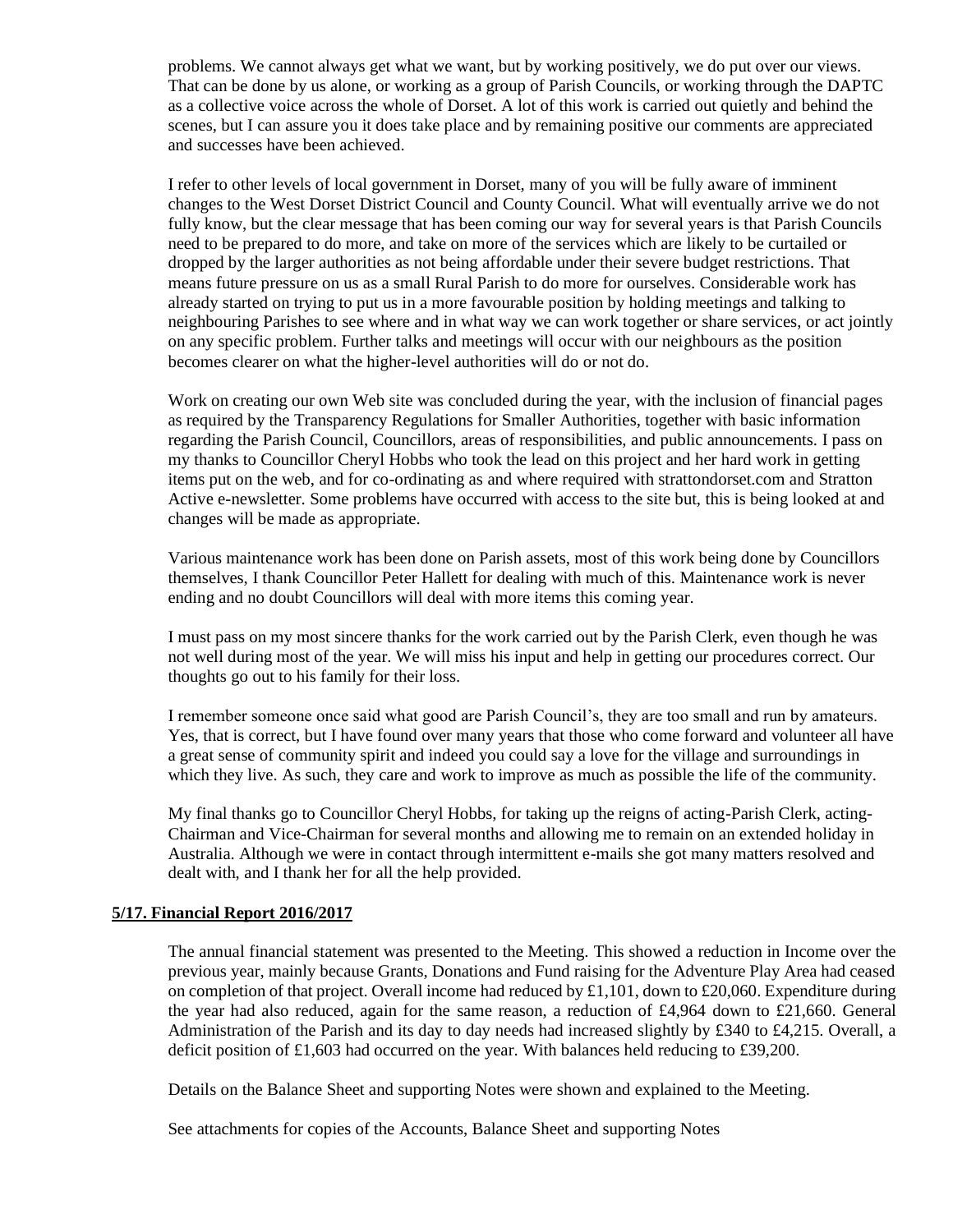# **6/17. Extraordinary Activities carried out by the Parish Council during the Year**

The Chairman gave an outline of all the matters the Parish Council had been involved with during the year. The vast majority of these were in fact not connected with the day to day normal duties of the Parish. Thanks were given to all Councillors for their work in helping to achieve all that had been done – especially as the Council had for most of the year been one Councillor short, and at time two Councillors short.

Achievements had been:

Completion of Adventure Play Area Conducted a Speed Survey Conducted a competition for a poster covering Road Safety Investigated setting up a Community Speed Watch group Arranged a Public Beacon event celebrating the Queen's 90<sup>th</sup> birthday Arranged and held an Activities Fair for all Parish Social Groups Set up a Parish Council Web site Set up financial systems to adhere to the new Transparency Code for Parish Councils Conducted discussions with strattondorset.com to agree/confirm best way of passing information between each other where it was required Carried our direct maintenance work on play area on Village Green, on Village Green itself, on Noticeboards and Seat by the Village Hall, Noticeboard at Grimstone, and Bus Shelter at Manor Close Held a Village Spring Clean event Held detailed discussions with Wrackleford Estates re provision of allotments in Parish, and concluded a lease agreement with them Held public meetings and encouraged the setting up of an Allotment Society Carried out consultations over various changes to Bus services Carried out consultations over flooding issues Carried out consultations on sewerage on roads and private properties Arranged with Highways Authority for creation of a Disabled Access ramp to Village Green Arranged with Highways Authority for various road/kerb/flooding problems to be dealt with including resurfacing work Carried out discussions with Wrackleford Estates to create a new footpath Organised an outdoor Carol Service in-conjunction with the Saxon Arms Carried out discussions on a new memorial to recognise the Wrackleford Auxiliary Unit Attended a number of County wide conferences and seminars with various Statutory Bodies Involved with consultations regarding the Mobile Library Service Held meetings with other Parish Councils on possibilities of sharing or combining services in future years Had to deal with the resignation of the Parish Chairman and the unfortunate death of the Parish Clerk, and being one and at times two Parish Councillors short Carried out consultation of public concerns on removal of Red Telephone Box Carried out consultation of public concerns on Dogs on the Playing Field and fouling matters Carried out consultation and involved with a Householders request to remove Noticeboards Continue to review recommendations set out in the 2015 Parish Plan Created two new Councillor specific duty areas – Maintenance and Communication Liaised and discussed with Wrackleford Estates work on trees outside of the Church Introduced a new procedure dealing with Section 137 Grants. Resulting in six grants being made Created and adopted a Trees Policy Met with and discussed action by a Householder on cutting back trees which belonged to the Parish Created and adopted a Safe Guarding of Children's Policy Created and adopted an Equalities Policy

# **7/17. Questions from the Public**

The Chairman requested whether there were any questions from the public with regard to the finances or activities carried out by the Parish Council over the past year.